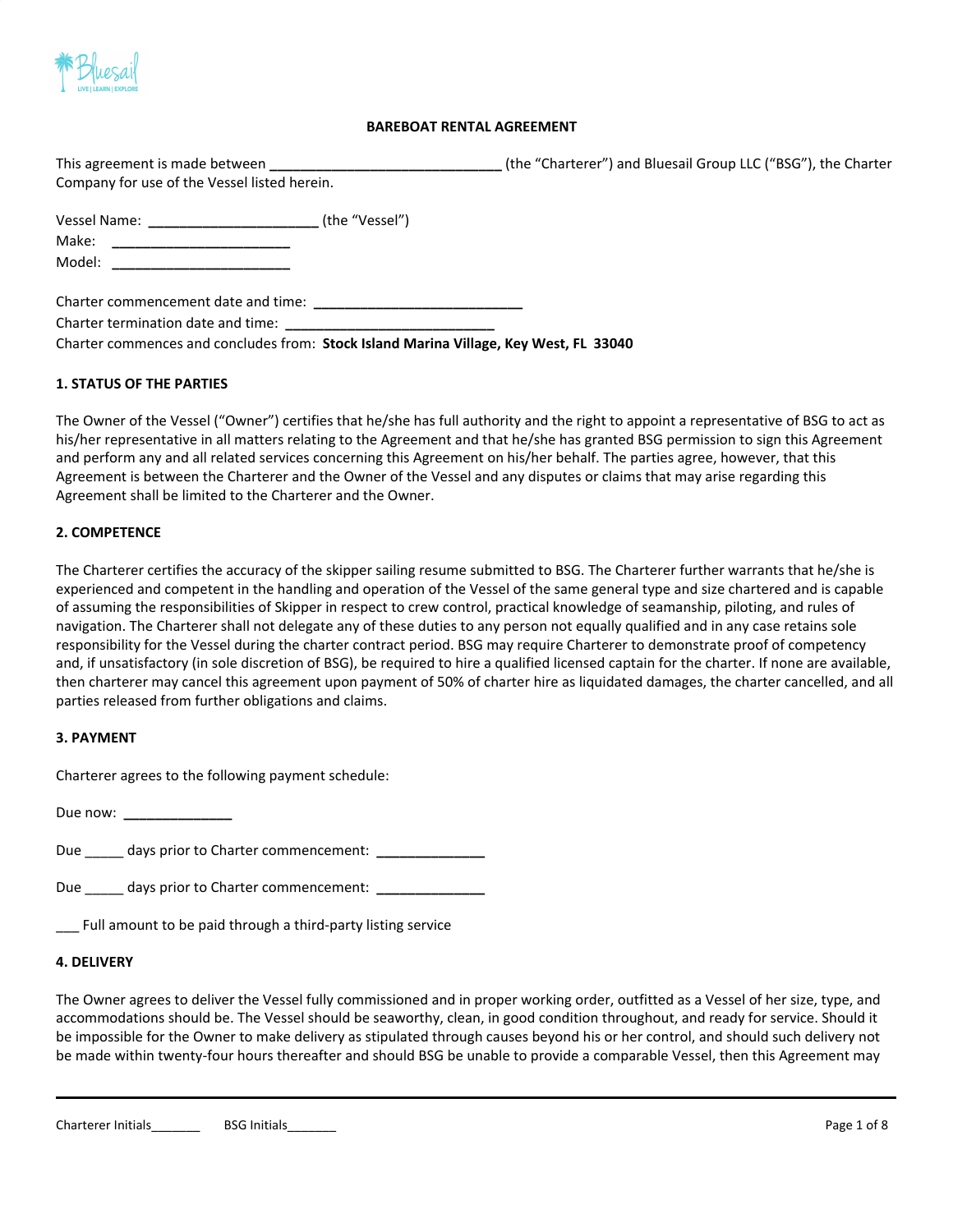

be canceled by the Charterer and any money paid in advance shall be returned to him or her in full. This is the sole recourse in this event and the parties agree that no other recourse or reimbursements are due should said delivery not be possible. The Charterer certifies that he/she, or his/her qualified agent or surveyor will examine the Vessel before departure and will be satisfied that the Vessel is seaworthy, and properly outfitted for a Vessel of her size and accommodations. A detailed inventory of equipment and supplies will be furnished by the Owner to the Charterer at the time of delivery, and the Charterer agrees and acknowledges by acceptance of delivery that such inventory is correct and that he/she has inspected the Vessel and has found no missing equipment or defects which were ascertainable by due diligence. Any missing equipment shall be noted on the inventory sheet and the adjusted list shall be presented to BSG prior to leaving the dock. If an inventory list with adjustments is not presented to BSG then it shall be assumed that all of the standard inventory items per the inventory list are aboard.

# **5. INSURANCE**

The Vessel is fully insured under a standard yacht policy subject to deductible, against fire, marine and collision risks, and with protection and indemnification for any and all loss or damage up to at least \$1,000,000 that may occur or be caused by the Vessel during the charter period. In case of any accident or disaster, the Charterer shall give BSG prompt notice and cooperate fully with the Owner and insurer with regard to any loss and in full compliance with any and all U.S. Coast Guard (and other authorities if applicable) incident reporting requirements. Prompt notice is critical for any incidents that may result in a claim to prevent prejudice from absence of notice to the insurer and opportunity to investigate and/or remedy the problem. Failure to give notice could cause Charterer to become liable for the entire claim without assistance of insurance. Governmental regulations generally require prompt notice for incidents involving pollution, damage to the environment, and running aground. Should a loss occur through the negligent or willful act of the Charterer, which is exempted from coverage under the standard Vessel policy, the Charterer remains liable for the full amount of the loss. When the deductible applies to an insured loss, each accident shall be treated separately but a sequence of damages arising from the same accident shall be treated as one claim. The Charterer is liable for the full amount of the deductible shown in this Agreement, toward which the security deposit will be applied, and the charterer agrees to pay damages in excess of said security deposit up to the deductible, except as otherwise provided in the Agreement, within fourteen days of notification. Charterer agrees to release, indemnify, hold harmless, and defend Owner and BSG from any and all liabilities and claims for personal injury, death, property loss, and any damages whatsoever, whether such claims be brought by the charterer and its agents, employees, family, guests, invitees, or by third parties, even if such claim is based upon ordinary negligence of the Owner or BSG, except as such liabilities and claims are covered by the Vessel's insurance.

### **6. ACCIDENTS**

The Charterer bears the risk of any loss or suit resulting from his/her act or default. The Owner agrees that should the Vessel after delivery, sustain a breakdown of machinery, or be disabled or damaged by fire, grounding, collision, or other cause so as to prevent the use of the Vessel by the Charterer for a period of not less than twenty-four hours at a time, the same not being brought about by an act or default of the Charterer, the Owner shall make a pro rata credit to the Charterer (excluding insurance and trip cancelation fees) for such period in excess of said twenty-four hours the Vessel shall be disabled or unfit for use which shall be the sole remedy of Charterer. For purposes of calculating such a credit, the use of the Vessel for sleeping accommodations shall be considered to earn 80% of the daily charter rate. The remaining 20% of the daily charter rate shall be allocated fairly among the following at the sole discretion of BSG for breakdown of other equipment including but not limited to the generator, air conditioning, dinghy, outboard, electronics, auto helm, inverter, showers, heads, galley equipment and supplies, etc. This credit is determined solely by BSG.

# **7. SKIN-DIVING/SWIMMING/RACING/WATER SPORTS/SCUBA/SPEARFISHING/FISHING**

The Owner and the insurance underwriters of the Vessel accept no responsibility or liability for accidents, injuries or death from these or related activities whether or not equipment for these uses is provided aboard the Vessel. Charterer agrees to release, indemnify, hold harmless and defend the Owner and BSG for any and all such incidents.

# **8. SECURITY DEPOSIT/DAMAGE WAIVER**

Charterer Initials **EXALL BEGINER ISS** Initials **BSG Initials BSG Initials**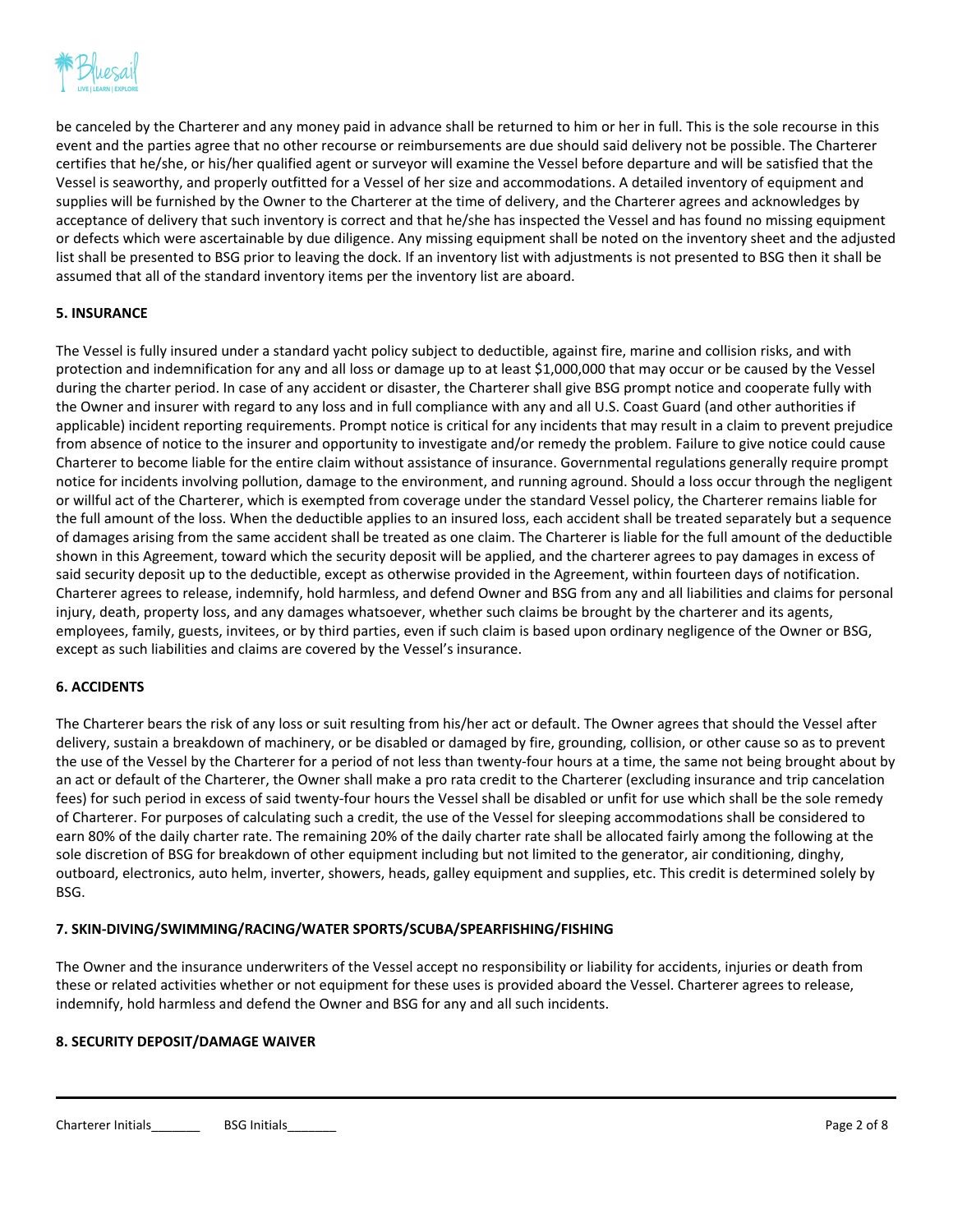

Prior to boarding Vessel charterer shall be required to either provide a major credit card for a hold on funds for refundable security deposit totaling \$2,000 for mono-hulls and \$4,000 for catamarans to reduce the cost of insurance deductible on Vessel, or secure insurance through a third party listing service approved by BSG. The security deposit, where applicable, will be refunded in full, less the cost of excessive cleaning, repair or replacement of any lost or damaged items, or other charges made under this Agreement. If the Charterer secured this Agreement through a third party listing service such as Airbnb, VRBO, or HomeAway, BSG agrees not to hold funds or a security deposit unless damage claims are denied through the third party claim process. It is further understood that the Charterer remains liable for the full amount of the insurance deductible in the event of an incident deemed by BSG, at its sole discretion, to be the result of the Charterer's negligence or breach of contract by the charterer or any member of his/her party, and agrees to pay for damage or excessive cleaning in excess of the stipulated security fee/deposit or approved third party claim payout up to any amount not covered by insurance upon demand within fourteen (14) days of notification. This amount shall be applied to the insurance deductible, excessive cleaning, and the repair of any damage or loss, including marina fees caused by the Charterer and not covered by the Owner's insurance or other charges not covered by insurance. In the event that said damages cause the postponement or cancellation of any scheduled subsequent charters, the Charterer agrees to compensate BSG for all lost revenues during the time that said Vessel is under repairs. Should said costs exceed the amount of the fee/deposit then the Charterer is fully responsible for said loss without exception. Said deposit or balance of deposit shall be refunded after termination of the charter. If there is a loss or other dispute, the deposit shall be held by BSG until the dispute is resolved and then will be distributed according to the settlement between the parties involved. The charterer hereby acknowledges that he or she is 100% responsible for any costs of damage repair and excessive cleaning not previously noted at the time of checkout during the period of time of the bareboat charter agreement (or a reasonable extension in the case of the damage not being immediately revealed at the time of check in—the same as if he or she were the owner during this time).

Credit Card Number: 3-4 Digit Security Code: Expiration Date:

# **9. RUNNING EXPENSES**

The Charterer agrees to accept the Vessel delivered as herein provided and to pay all running expenses during the term of the charter. These include, but are not limited to, fuel, water, deck, engine and other consumable stores, piloting, port charges, towing, pump out charges, and provisions/supplies for the Charterer and guests.

# **10. BAREBOAT CHARTER**

This charter shall be at all times construed as a bareboat charter ("Bareboat") and pursuant thereto, the Charterer shall keep the Vessel in good repair and will surrender the Vessel at the termination of the charter free and clear of all indebtedness, liens, or other charges of any type whatsoever. Further it is agreed and understood that the Charterer assumes all responsibility for injury, death, property damage, or other claim of any nature that may arise during the period of the charter or at any time when the Vessel is in the custody and under the control of the Charterer, except for claims covered by insurance as per Sections 5 and 8. The Charterer further agrees to indemnify the Owner and BSG against any aforementioned claims that may arise. The Charterer has full authority and responsibility regarding the operation of the Vessel for the term of the charter. The Charterer is to be responsible for the safe navigation of the Vessel and is to be full judge on whether it is reasonable or prudent to sail at any given time having considered the state of weather and the surrounding circumstances.

### **11. LIENS/REPAIRS**

The Charterer agrees to be responsible for and to replace or make good any injury to the Vessel, her equipment, or furnishings, caused by himself or herself or his/her guests and agrees to be responsible for any loss or damage to the hull, machinery, equipment, tackle, furniture, or the like caused during the term of the charter except as may be covered by insurance or Damage Waiver for the Vessel. The Charterer, his/her agent and employees have no right or power to permit or suffer the creation of any maritime liens against the Vessel, with the exception of crew wages and salvage. The Charterer agrees to indemnify the Owner and BSG for any charges or losses in connection therewith, including reasonable attorney's fees for any period of time up until they are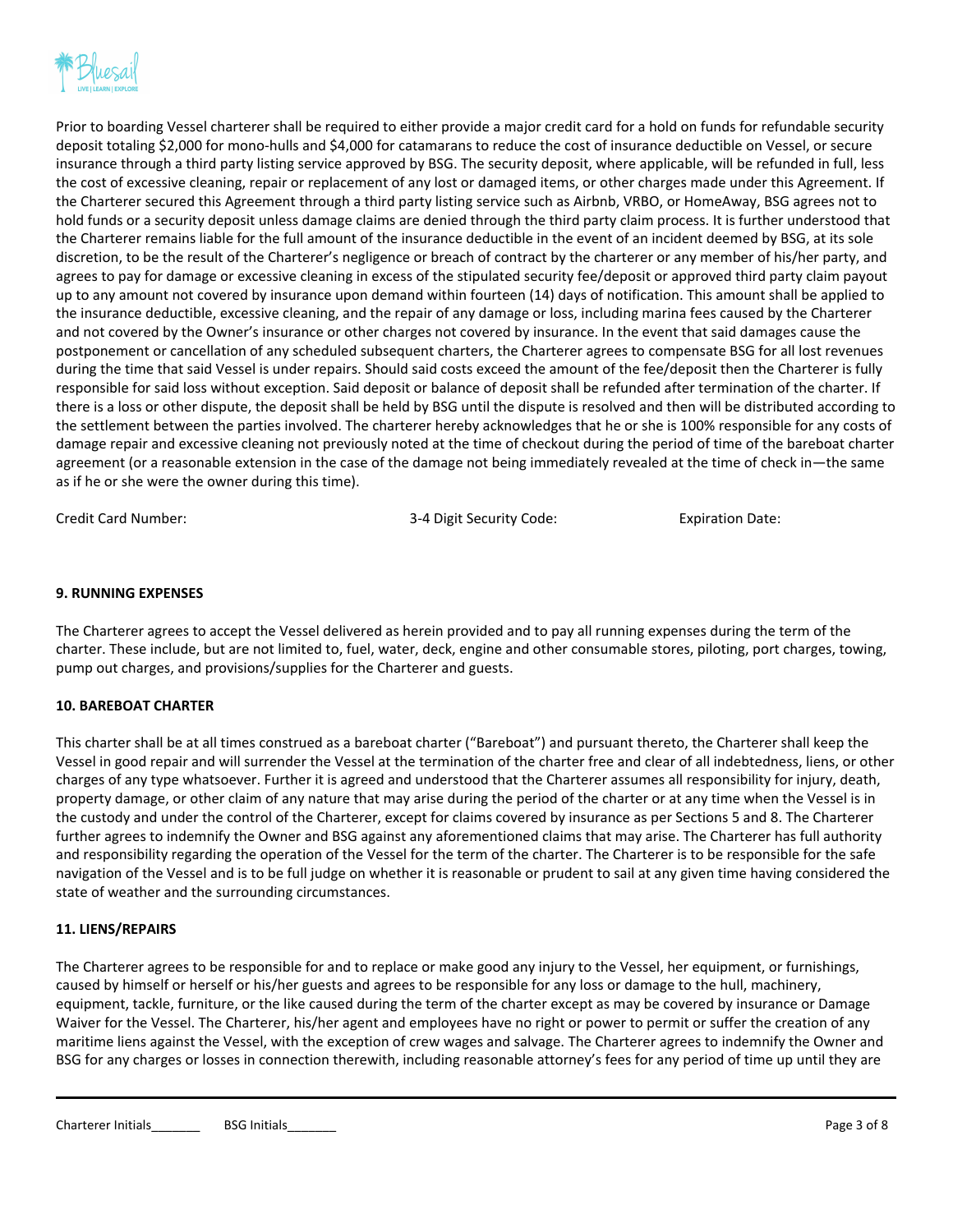

discovered. It is hereby agreed that this liability may extend beyond the termination of this Agreement. The Charterer is fully responsible for the consequence of any unauthorized repairs.

## **12. RESTRICTED USE**

The Charterer agrees to restrict his/her cruising area to the Navigation Limits below and not to extend the charter beyond those limits. The Charterer agrees that the Vessel shall be employed exclusively as a pleasure Vessel for the sole and proper use of himself/herself and his/her guests during the term of the charter and shall not transport merchandise, nor carry passengers for pay, nor engage in any trade, nor in any way violate the laws of the United States, or any other government within whose jurisdiction the Vessel may be at any time and shall comply with the law in all other respects. The Vessel is to be at anchor, mooring, or dock one hour prior to sunset and until one hour after sunrise. Night sailing is prohibited unless otherwise agreed to by BSG and Charterer in writing in advance. Charterer is required to submit a projected float plan to BSG prior to departure and to notify BSG during the period of charter of significant departure from this submitted float plan. Federal, State, and foreign laws prohibit the transport or possession of any illegal drugs or other contraband, illegal aliens, or products restricted or forbidden by law. In addition to criminal and civil penalties against violators, laws allow for the forfeiture of any Vessel used in illegal transport or possession. Charterer agrees to pay all damages, fines, and penalties arising from any criminal and civil violations of any law including but not limited to legal fees and expenses required for the recovery of the Vessel, its equipment, and lost profits.

Navigation Limits: The Charterer agrees to operate the Vessel only within the following navigation limits, unless prior written consent from BSG has been obtained, subject to additional terms and conditions required.

**FLORIDA EAST COAST AND WEST COAST:** Charterer agrees to restrict the cruising of the Vessel to the coastal and inland waters of the State of Florida between the geographic points of West Palm Beach to the North and Naples on the West coast, including the waters of the Florida Keys and Dry Tortugas, and the portion of the Atlantic Ocean lying between the east Coast of Florida and the Islands of Bimini and Grand Bahama, north of the Tropic of Cancer. Gulf Stream crossings and Dry Tortugas trips are subject to fair weather conditions and prior approval of the float plan by BSG

**NIGHT CRUISING:** Charterer agrees NOT to travel at night except for Gulf Stream crossings to make a daylight landfall. Otherwise, Charterer is restricted to cruising only during daylight hours unless otherwise agreed to in writing by BSG and Charterer in advance.

**CUBA:** Charterer agrees NOT to travel to Cuba or in Cuban waters except by written approval from BSG, which is subject to additional terms and conditions.

NOTE: If, for any reason, the Charterer operates the Vessel beyond the navigational limits set forth above, without BSG prior written consent, then Charterer shall be liable for all loss and damages to the Vessel and all liabilities incurred, which may not be covered by the Vessel insurance. Further, all sums paid or deposited to BSG, including security deposits, shall be forfeited to BSG as damages but without waiver of the right by Owner and BSG to claim additional damages.

### **13. CHARTERER'S AUTHORITY OVER CREW**

It is mutually agreed that full authority regarding the operation and management of the Vessel is hereby transferred to the Charterer. In the event, however, that the Charterer wishes to utilize the services of a captain, it is agreed that said captain and/or crew members are agents and employees of the Charterer and not the Owner or BSG. The captain shall receive orders from the Charterer as to ports to be called and the general course of the voyage, but the captain shall be responsible for the safe navigation of the Vessel, and the true Charterer shall abide by his or her judgment as to sailing, weather, anchorages, and related pertinent matters.

## **14. ACCIDENTAL DEATH AND INJURY**

BSG strictly prohibits the use or consumption of illegal drugs. The consumption of alcohol may increase the risk of injury around water and boats and Charterer and passengers accept that risk. BSG its employees, officers, directors, affiliates and agents shall be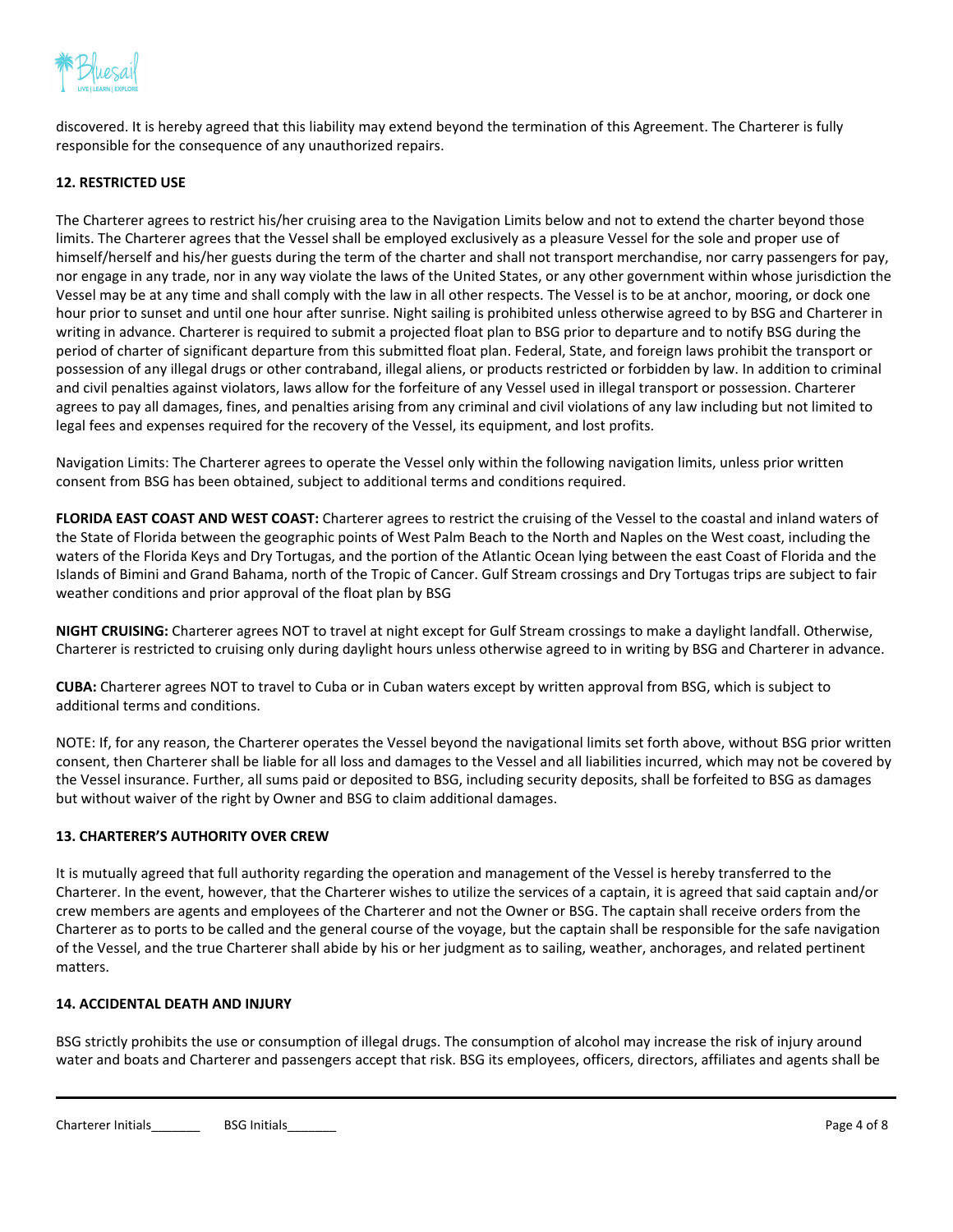

held harmless from any and all claims or liability for personal injury or death arising from or related to, directly or indirectly, the use or consumption of alcohol or drugs.

## **15. NON-ASSIGNMENTS**

The Charterer has agreed not to assign this Agreement or sub-charter the Vessel without the consent of BSG in writing.

## **16. RADIO/TELEPHONE**

It is agreed that only adults 18 (eighteen) years of age or older will use the radio and/or telephone, which will be used in accordance with the Federal Communication regulations.

## **17. PETS/PASSENGERS/ZERO TOLERANCE**

The parties agree that no pets are permitted aboard the Vessel at any time, that the number of passengers sleeping aboard shall not exceed the number of berths, and that no illegal substances of any type or quantity are permitted aboard the Vessel at any time. Smoking of any type is not allowed inside the Vessel; \$200 will be retained from the security deposit if smoking has occurred inside the Vessel requiring cleaning of the upholstery, etc. to remove smoke smell or if any upholstery (including outer salon) sustain cigarette burns.

### **18. WEATHER**

The Owner and BSG assume no responsibility for weather conditions that may arise or occur during the term of this Agreement and all rates and agreements shall continue in full force and effect. While weather conditions shall not offer any exceptions to delivery or redelivery of the Vessel, it is the Charterer's responsibility to follow safe practices regarding cruising in adverse weather and accept any penalties that may occur as a result of a decision not to travel during inclement weather. In the event redelivery is delayed due to adverse weather, BSG advises the Charterer to notify BSG who will make every effort to assist the Charterer at the Charterer's sole risk and expense. Should a named tropical storm or hurricane impact the areas inside navigation limits set forth in Section 12, BSG and Charterer will use best efforts to reschedule the Charter Commencement dates listed herein. Alternatively, if the parties do not come to agreement on rescheduled Charter Commencement dates BSG will provide a full refund to the Charterer of all amounts paid less any expenses incurred by BSG in the performance of the Agreement.

### **19. REDELIVERY**

The Charterer agrees to redeliver the Vessel, her equipment and furnishings, free and clear of any indebtedness at the expiration of the charter to the Owner at the point of original delivery, or such other location as agreed in writing. The Vessel shall be in as clean a state and in as good a condition as when delivery was taken, except for ordinary wear and tear. Should it be impossible for the Charterer to make redelivery of the Vessel as stipulated, he or she shall pay pro rata to the Owner for the time that such redelivery is delayed (based on the published daily charge of BSG or the weekly rate +15% - whichever is applicable as determined by BSG) plus damages for loss of other charters (if any) or inability of the Owner to use the boat. The Charterer agrees to indemnify and hold harmless the Owner, his or her administrators, representatives or assignees for any and all liabilities for loss, damage, personal injury or death to third persons, occasioned by negligence or default of the Charterer. In the case of any accident or disaster, the Charterer shall give the Owner or BSG prompt notice of the same and make a detailed written report to the Owner within forty-eight hours of the accident. It is agreed by the Charterer that if the said Vessel is not returned to BSG by the specified check-in time on the scheduled date of return, the Charterer shall be charged the prorated portion of the current charter day rate. It is further agreed by the Charterer that if the said Vessel is not returned to BSG with a full fuel tank(s), the Charterer shall be charged for the actual cost to refuel. It is further agreed by the Charterer that if she/he fails to properly maintain the holding tank and maintain it properly (i.e., improper use and disposal of items other than supplied toilet tissue), and /or pump the tank and consequently it overflows into the compartments in which it is located, the charterer shall be charged a minimum fee of \$500 to clear blockage and/or clean up the overflow.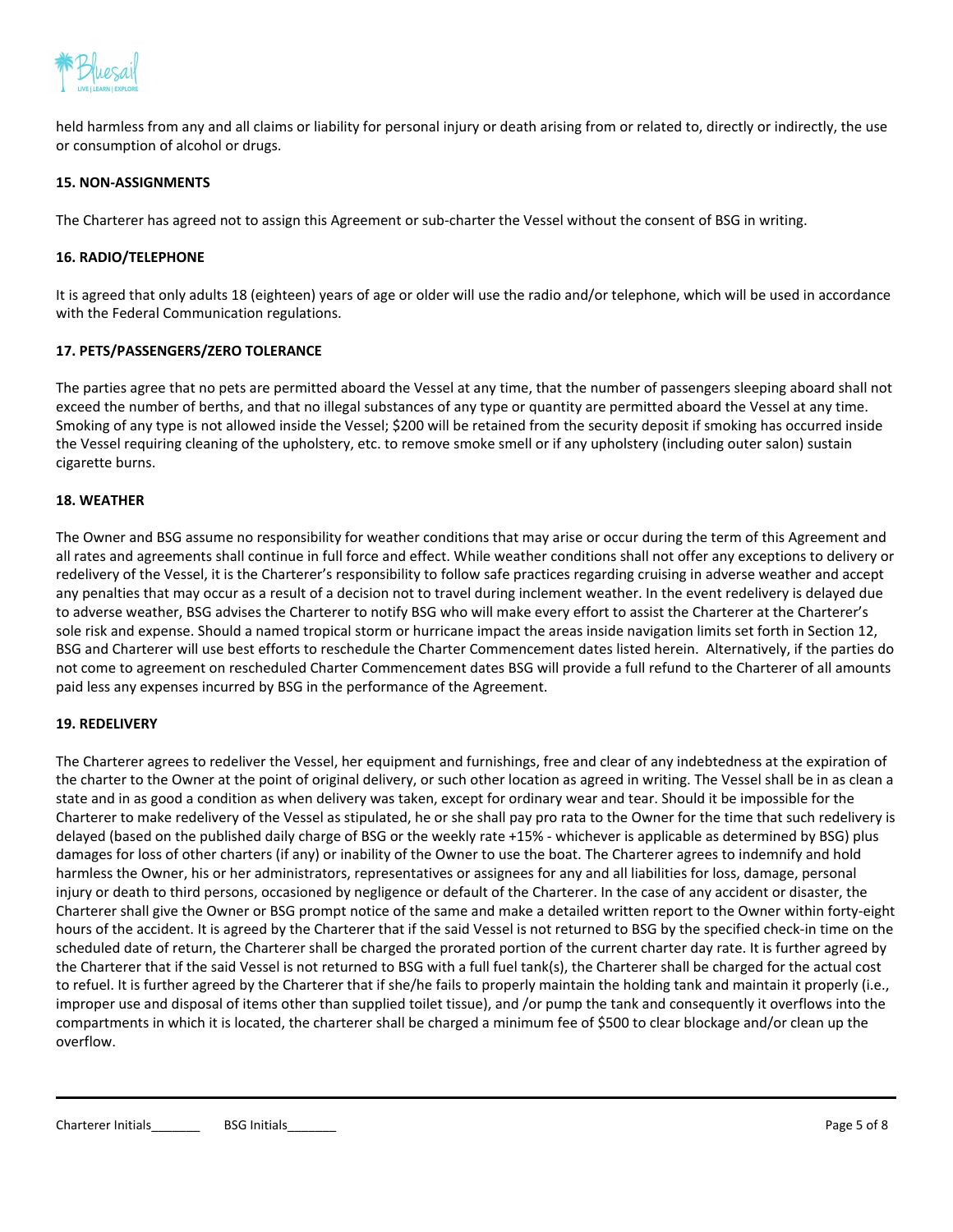

## **20. DEFAULTS/SECURITY DEPOSIT DEDUCTIONS**

It is hereby agreed between the parties that: (a) if the Charterer is not present or is not ready to accept delivery of the Vessel for whatever reason at the time specified in this Agreement, or should the Charterer have not paid the charter fee or security deposit or any part of either by the date designated, (b) if the Charterer unilaterally shortens the time of the charter period, or (c) if the Charterer breaches any term or condition contained herein, then the owner or BSG shall have the right to take possession of the Vessel, terminate the charter, and retain all monies paid to the Owner without prejudice. All cancellations by the Charterer must be given to BSG in writing. Cancellations are subject to the following and will not be held as credit towards future charters:

• For cancellations more than 45 (forty-five) days prior to the charter start date: \$1000.00 or 20% of the charter rate, whichever is greater.

• For cancellations 45 (forty-five) days or less, the entire charter rate shall be non–refundable.

Where a conflict exists between the cancellation policy in this agreement and a third party listing service, BSG agrees the cancellation policy of the third party listing service will be in effect.

## **21. DAMAGED OR LOST EQUIPMENT OR DAMAGE TO THE VESSEL**

BSG shall make a reasonable inspection of the Vessel at the end of the charter and shall ask the charterer if any undiscovered damage or loss has occurred. If the charterer answers negatively, but such damage or loss is subsequently determined and reasonably determined to have occurred during the charter, then the charterer shall be held liable the same as if the damage had been discovered upon redelivery.

# **22. DISPUTES SETTLED BY BINDING ARBITRATION**

In the event of any dispute, controversy, or claim regarding this Agreement, any action taken, or claim made shall be resolved through binding arbitration according to the rules of the Miami Maritime Arbitration Council. The arbitral award shall be final and enforceable in any court having jurisdiction. The Charterer agrees that its damages for any breach of this agreement by the Owner or BSG shall be limited to the amount of the charter hire paid by the Charterer and Owner and BSG shall not be liable for consequential or incidental damages. Arbitrators are bound to adhere to this agreement. Charterer acknowledges that BSG is acting as the Owner's agent for all purposes under this Agreement.

#### **23. NOTICES**

If to BSG: Bluesail Group LLC c/o Scott Mayer 1800 W. Roscoe St. Suite 329 Chicago, Illinois 60657 email: [scott@bluesailcharter.com](mailto:scott@bluesailcharter.com) Telephone: (813) 601-5243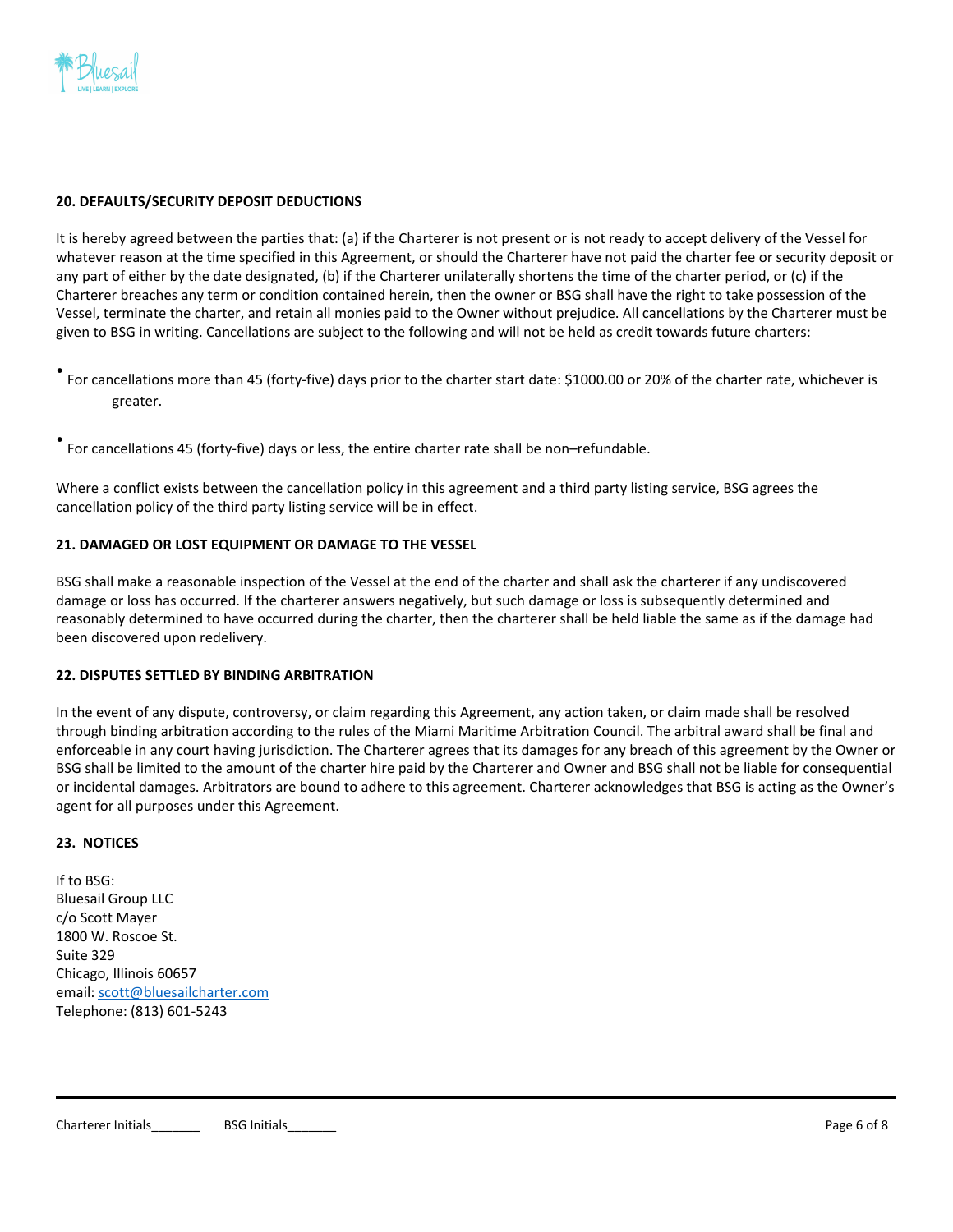

If to Charterer: Charterer Name: Street Address: City, State ZIP: email: Telephone: